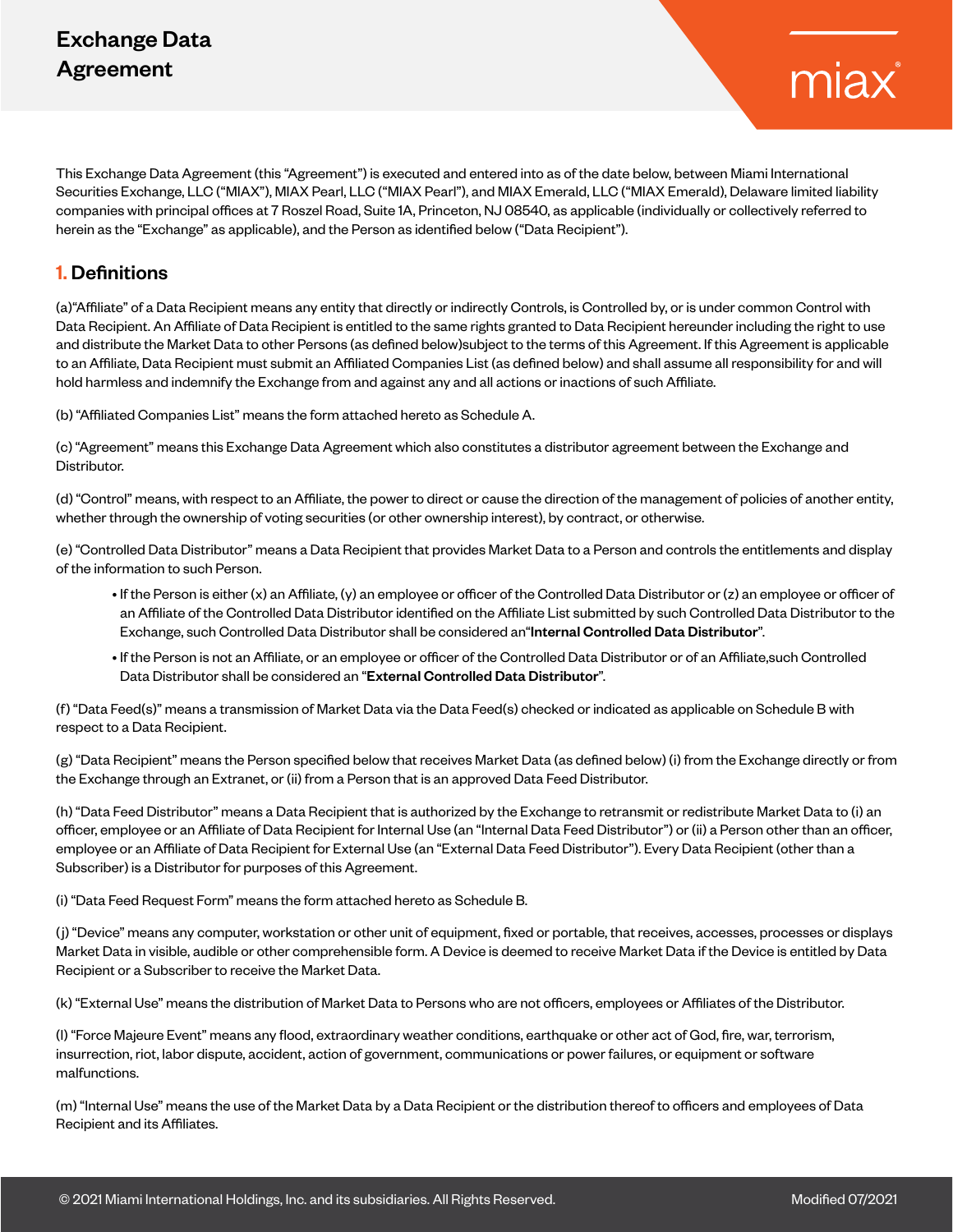(n) "Market Data" means market data and related information of the Exchange provided by the Exchange via the Data Feed(s) as checked or as indicated as applicable on Schedule B with respect to a Data Recipient. With respect to Data Recipient's obligations under this Agreement, Market Data includes information, data and materials that are derived from the foregoing and that convey information to Data Recipient that is substantially equivalent to Market Data.

(o) "Market Data Policies" means the policies with respect to the use, distribution and redistribution of Market Data as the Exchange may adopt and make publicly available from time to time, provided that such policies are not inconsistent with the provisions of this Agreement.

(p) "Person" means any natural person, proprietorship, corporation, partnership, limited liability company or other organization.

(q) "Service Facilitator" means an authorized third party agent to which a Data Recipient has delegated any of its responsibilities, obligations or duties under or in connection with this Agreement and is designated on the Service Facilitator List. Data Recipient must submit one or more Service Facilitation Lists identifying each Service Facilitator. Notwithstanding any such delegation, a Data Recipient shall remain responsible for compliance by such Service Facilitator with all applicable terms and conditions of this Agreement and all other acts and omissions thereby in connection with the receipt, use and distribution of the Market Data.

(r) "Service Facilitator List" means the form attached hereto as Schedule C.

(s) "Subscriber" means a natural person, a proprietorship, corporation, partnership, or other entity, or a Device (computer or other automated service) that is entitled to receive Market Data from a Controlled Data Distributor for Internal Use. A Subscriber is required to enter into a Subscriber Agreement (as defined below) authorizing such Person to receive and/or access current Market Data from a Controlled Data Distributor for its own use and not for the purpose of retransmitting or redistributing the Market Data to any other Person. Officers, employees and Affiliates of a Data Recipient shall not be deemed Subscribers requiring the execution of a Subscriber Agreement but may be counted for reporting purposes under this Agreement.

(t) "Subscriber Agreement" means the terms and conditions of receipt of Market Data by a Subscriber from a Controlled Data Distributor for Subscriber's own use substantially in the form of the Market Data Subscriber Agreement attached hereto as Schedule D.

(u) "System" means any system the Exchange or its affiliates have developed for the creation and/or dissemination of Market Data.

## 2. License to Use Market Data

(a) Subject to the terms of this Agreement, the Exchange hereby grants to Data Recipient the limited, non-exclusive, worldwide, nontransferable license as applicable, (i) to receive and use the Market Data for Internal Use, including without limitation the right to copy, store, process, commingle, and use the Market Data and the right to create new original works therefrom and (ii) to receive and use the Market Data for External Use, including without limitation the right to redistribute the Market Data in any form by means of any current or future product or service of the Data Recipient, in each case in accordance with the terms of this Agreement, Exchange requirements and the Market Data Policies as available on the Exchange's website and as may be amended from time to time.

(b) Data Recipient will have no rights with respect to Market Data except as provided pursuant to the foregoing license.

#### 3. Proprietary Rights in the Market Data

(a) Exchange Has Proprietary Rights in the Market Data. Data Recipient acknowledges and agrees that the Exchange has exclusive and valuable property rights in and to its own Market Data, that such Market Data constitutes valuable proprietary information and/ or proprietary rights of the Exchange, some of which may not be within the public domain, that such Market Data shall remain valuable proprietary information and/or proprietary rights of the Exchange, and that, but for this Agreement, Data Recipient would have no rights or access to such Market Data.

(b) Specific Performance. Data Recipient acknowledges and agrees that disclosure of any Market Data except as permitted by this Agreement, or any breach or threatened breach of any other covenants or agreements contained herein, would cause irreparable injury to the Exchange for which money damages would be an inadequate remedy. Accordingly, Data Recipient further acknowledges and agrees that the Exchange shall be entitled to specific performance and injunctive and other equitable relief from the breach or threatened breach of any provision, requirement or covenant of this Agreement (including, without limitation, any disclosure or threatened disclosure of Market Data which is not within the public domain) in addition to and not in limitation of any other legal or equitable remedies which may be available.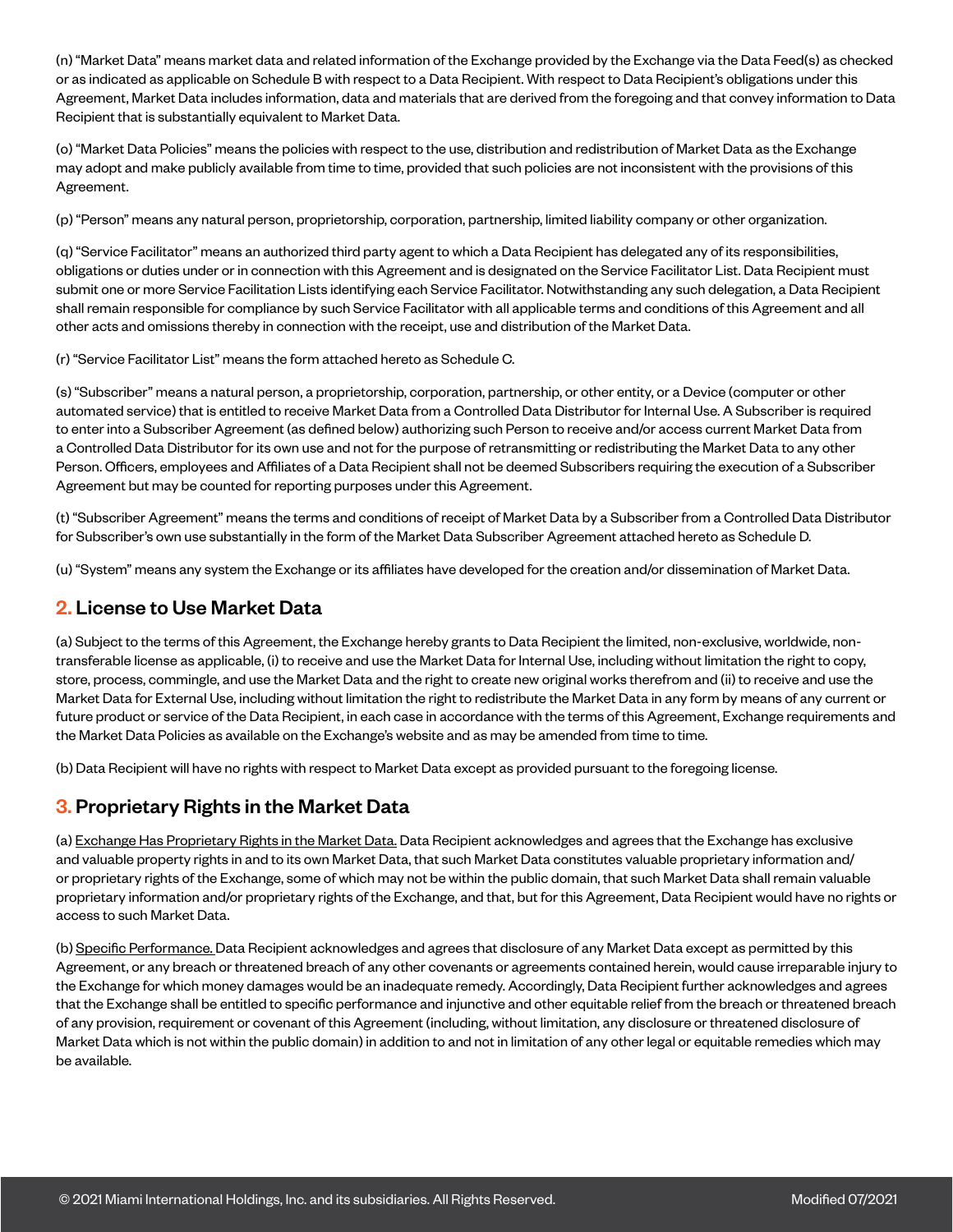# 4. Receipt of Market Data by Data Recipient

(a) Terms and Conditions. This Agreement sets forth the terms and conditions upon which Data Recipient may receive and use Market Data. Data Recipient acknowledges that, the Exchange may, in its sole discretion, discontinue disseminating any or all of its own Market Data or change or eliminate its own transmission method, speed or signal characteristics at any time. The Exchange will use commercially reasonable efforts to provide Data Recipient with reasonable advance notice of such discontinuation or changes.

(b) Representations and Warranties by Data Recipient. Data Recipient represents and warrants that (i) it has set forth its internal use or external service requirements in the Data Feed Request Form, (ii) the detailed description of its system for controlling the dissemination of Market Data as described in the Data Feed Request Form is true, complete and not misleading, and (iii) it shall obtain the Exchange's prior written approval in the event that Data Recipient intends to make a material change in its use of the Market Data in any manner which is not described in its Data Feed Request Form and shall pay any applicable fees which result from such changes.

(c) No Prohibited Use by Data Recipient. Data Recipient further acknowledges that, except as expressly described in its Data Feed Request Form, any use of the Market Data by Data Recipient, including without limitation retransmission,redistribution or reprocessing, is expressly prohibited.

(d) User ID and Password. Data Recipient agrees that it shall protect the secrecy of any user ID or password used by or issued to Data Recipient in connection with the receipt of Market Data. Data Recipient acknowledges that (i) the Exchange shall be entitled to treat any order, instruction, or inquiry forwarded to the Exchange using any such Data Recipient user ID or password as having originated from Data Recipient, (ii) Data Recipient shall be financially responsible for any such order or request for Market Data, and (iii) Data Recipient must immediately notify the Exchange if any such Data Recipient user ID or password is lost or stolen or someone has gained unauthorized access to that user ID or password.

# 5. Data Recipient Legal Requirements

(a) Duty to Provide Appropriate Information. Data Recipient agrees to provide the appropriate information required by the Exchange to any Persons to which it redistributes or transmits Market Data and to ensure that the Market Data is clearly attributed as originating from the Exchange.

(b) Distribution of Market Data by an External Controlled Data Distributor. In the event that the External Controlled Data Distributor intends to use the Market Data for External Use, before Data Recipient redistributes any Market Data to a Subscriber, Data Recipient shall first obtain an executed Subscriber Agreement from an authorized party of such Person. Data Recipient shall be permitted to use its own form of subscriber agreement provided that (i) such subscriber agreement contains terms and conditions of use which are substantially similar to those provided in Schedule D attached here to and (ii) Data Recipient agrees to provide such form of subscriber agreement to the Exchange at the Exchange's request for its review.

(c) Distribution of Market Data by an External Data Feed Distributor. In the event that a Data Recipient intends to use the Market Data for External Use, before such External Data Feed Distributor redistributes any Market Data to a Person,the External Data Feed Distributor shall first obtain an executed Exchange Data Agreement from an authorized party of such Person and shall cause any such Person to obtain an executed Subscriber Agreement from any Subscriber to which such Person intends to redistribute Market Data upon the same terms and conditions of subscription as set forth in Section 5(b) above.

(d) Distribution of Market Data by an Internal Data Feed Distributor, an Internal Controlled Data Distributor and a Subscriber. Each Internal Data Feed Distributor, each Internal Controlled Data Distributor and each Subscriber is prohibited from selling, distributing, transferring, or otherwise disseminating Market Data to any other Person, except that each of the foregoing may distribute the Market Data to an employee, officer or Affiliate of such Person for Internal Use in accordance with the terms of this Agreement.

# 6. Records and Reporting

Data Recipient agrees to furnish promptly to any Distributor or to the Exchange any information or reports that may be reasonably required by such Distributor and/or the Exchange in order for Data Recipient to receive the Market Data. Data Recipient agrees to maintain complete and accurate records relating to receipt of Market Data in accordance with the Market Data Policies and with such other Exchange requirements. Data Recipient shall furnish promptly to the Exchange any information or reports that are set forth in the Market Data Policies for the type of use intended by Data Recipient or that may be otherwise required by the Exchange and that are reasonably related to Data Recipient's receipt of Market Data. Data Recipient further agrees to and shall cause its Affiliates to preserve each Subscriber Agreement during the time that Data Recipient or its Affiliates redistribute the Market Data to Subscribers and for at least three (3) years after the date that Data Recipient or Affiliate discontinues distribution of the Market Data to such Subscriber.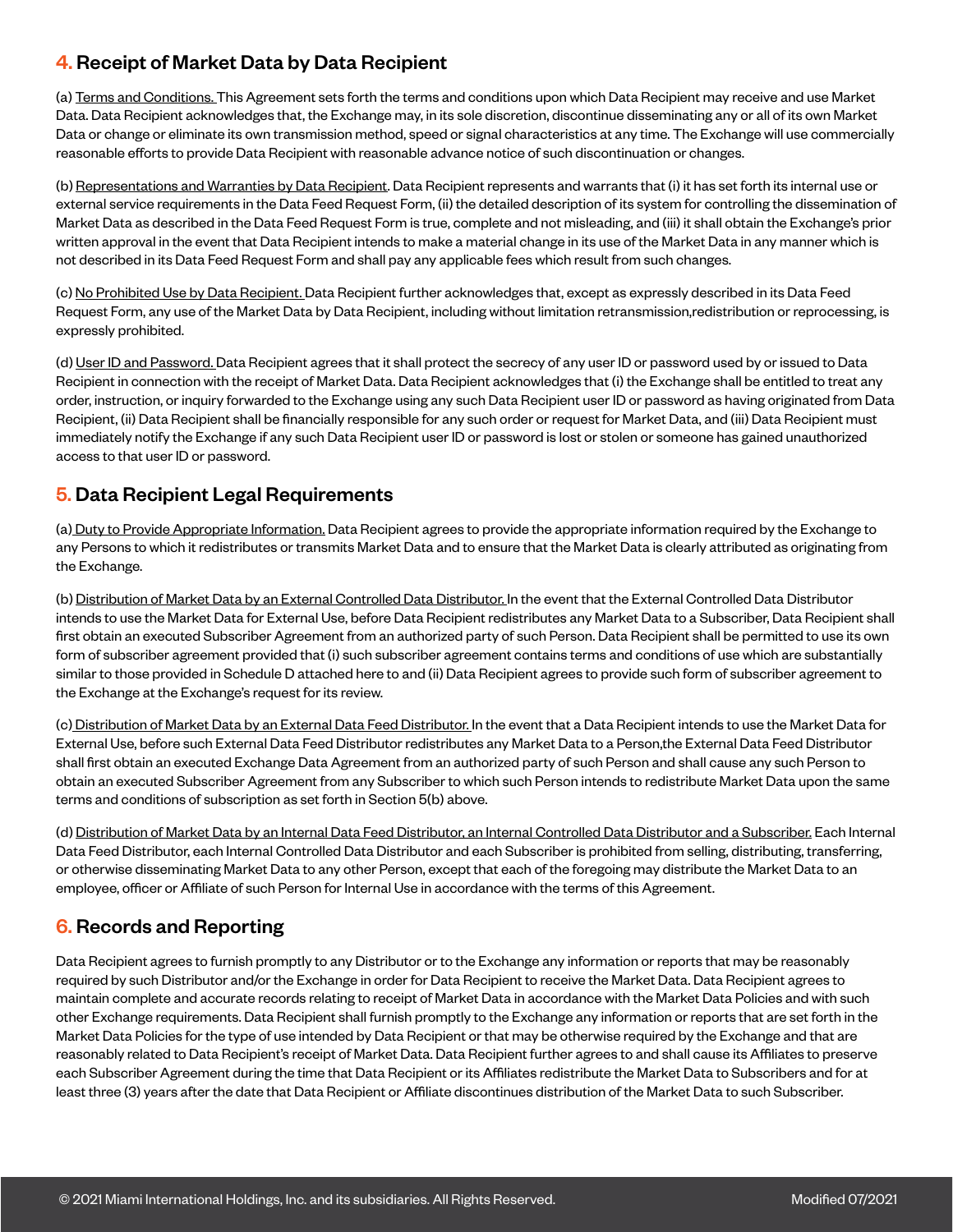# 7. Right of Inspection and Audit

During regular business hours, any Persons designated by the Exchange may have access to Data Recipient's offices or locations in order to observe the use made of the Market Data and to examine and inspect any Devices, attachments or apparatuses, as well as any books and records required to be maintained by Data Recipient hereunder in connection with its receipt and use of Market Data. Data Recipient will make prompt adjustment (including interest thereon at the rate of 1 1/2% per month) to compensate the Exchange that discovers an under-reported use of the Market Data by Data Recipient. In addition, at the election of the Exchange, Data Recipient will be liable for the reasonable costs of any audit that reveals a discrepancy in the Exchange's favor of five percent (5%) or more of the amount of fees actually due the Exchange. Data Recipient shall maintain the records and books upon which it bases its reporting for Exchange Market Data for three (3) years following the period to which the records relate. In the event that Data Recipient fails to retain such records and books as required above, Data Recipient agrees to pay the Exchange's reasonable estimate of any discrepancy discovered pursuant to any such audit.

# 8. Exchange Fees

(a) Data Recipient will pay the Exchange for the right to receive Market Data and for any permissible redistribution under this Agreement, in accordance with the then-current fee schedule published by the Exchange from time-to-time(including any and all applicable federal, state or local taxes). The Exchange's fees are subject to modification by the Exchange at any time, without prior notice to Data Recipient. In addition, Data Recipient agrees to pay the Exchange any penalties assessed against Data Recipient by the Exchange.

(b) To the extent permitted by applicable law, Data Recipient acknowledges and agrees that the termination of service to Data Recipient for failure to make payments shall not be considered an improper limitation of access by the Exchange.

# 9. Right to Deny Distribution

The Exchange retains the right to direct Data Recipient to terminate any external transmission or distribution of Market Data for any reason or no reason, in which event the Exchange shall notify Data Recipient in writing that it has terminated the right of any authorized recipient to receive any Market Data and Data Recipient shall cease retransmitting Market Data to such authorized recipient as soon as possible, but in any event no more than five (5) business days of the notice and shall, within ten (10) business days confirm the termination thereof in a written notice by an authorized officer.

#### 10. Covenants, Representations and Warranties of Data Recipient

Data Recipient agrees that it will not use or permit any other Person to use Market Data for any illegal purpose. Data Recipient agrees that it will not use Market Data in any way to compete with the Exchange, nor use the Market Data in any way so as to assist or allow a third party to compete with the Exchange. Data Recipient agrees that the provision of Market Data by the Exchange hereunder is conditioned upon Data Recipient's strict compliance with the terms of this Agreement and that the Exchange may, with or without notice and with or without cause, forthwith discontinue said service whenever in its judgment there has been any default or breach by Data Recipient of the provisions hereof or whenever directed to do so by the Exchange.

# 11. Requirements of Self-Regulatory Organization; Actions to be Taken in Fulfillment of Statutory Obligations

Data Recipient acknowledges that (a) the Exchange is registered with the Securities and Exchange Commission (the "SEC") as a registered national securities exchange; (b) the Exchange has a statutory obligation to protect investors and the public interest, and to ensure that quotation information supplied to investors and the public is fair and informative, and not discriminatory, fictitious or misleading; (c) Section 19(g)(1) of the Securities Exchange Act of 1934, as amended (the "Act") mandates that the Exchange, as a selfregulatory organization, comply with: (i) the Exchange Rules; (ii) the rules, regulations, interpretations, decisions, opinions, orders and other requirements of the SEC; (iii) all other applicable laws, statutes, rules, regulations, orders, decisions, interpretations, opinions, and other requirements, whether promulgated by the United States or any other applicable jurisdiction (including in the area of intellectual property) (collectively, the "Exchange Requirements"); (d) the Exchange has jurisdiction over its members to enforce compliance with the Exchange Requirements; and (e) the Exchange is obligated to offer terms that are not unreasonably discriminatory between Data Recipients, subject to applicable Exchange Requirements. Accordingly, Data Recipient agrees that the Exchange, when required to do so in fulfillment of its statutory obligations, may, temporarily or permanently, unilaterally condition, modify or terminate the right of any or all individuals or entities to receive or use the Information. The Exchange shall undertake reasonable efforts to notify Data Recipient of any such condition,modification or termination, and Data Recipient shall promptly comply with any such notice within such period of time as may be determined in good faith by the Exchange to be necessary, consistent with its statutory obligations. Any Person that receives such a notice shall have available to it such procedural protections as are provided to it by the Act and the applicable rules there under.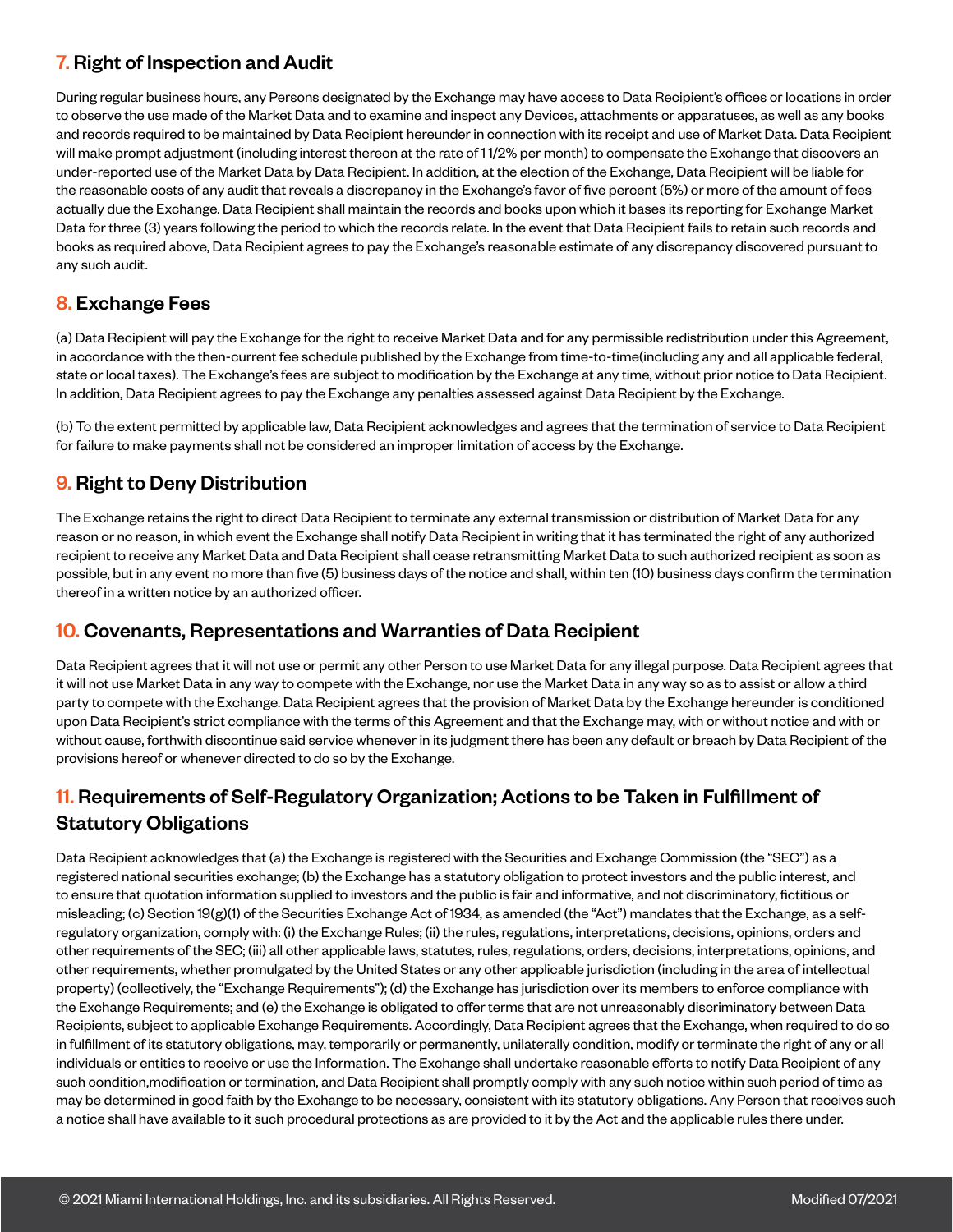If Data Recipient is a Member of the Exchange, then Data Recipient expressly acknowledges and agrees that (x) this Agreement does not limit or reduce in any way Data Recipient's obligations and responsibilities as a member of the Exchange; (y) this Agreement does not in any way alter the procedures or standards generally applicable to disciplinary or other actions taken by the Exchange to enforce compliance with, or impose sanctions for violations of, the Exchange Requirements; and (z) the nonpayment of amounts due under this Agreement could result in the suspension or cancellation of Data Recipient's Exchange membership in accordance with the Exchange Requirements.

#### 12. Disclaimer

THE MARKET DATA IS PROVIDED "AS IS" WITHOUT WARRANTY OF ANY KIND, EITHER EXPRESS OR IMPLIED, INCLUDING, WITHOUT LIMITATION, ANY WARRANTY WITH RESPECT TO ACCURACY,COMPLETENESS, TIMELINESS, NON INFRINGEMENT, MERCHANTABILITY, OR FITNESS FOR A PARTICULAR PURPOSE. NEITHER THE EXCHANGE, NOR ANY PROVIDER OF MARKET DATA TO THE EXCHANGE, NOR ANY OF THEIR RESPECTIVE AFFILIATES, NOR THEIR RESPECTIVE DIRECTORS, OFFICERS, EMPLOYEES,CONTRACTORS, AND AGENTS SHALL HAVE ANY LIABILITY OF ANY KIND (INCLUDING, BUT NOT LIMITED TO,FOR ANY DIRECT, INDIRECT, INCIDENTAL, SPECIAL, CONSEQUENTIAL, OR PUNITIVE DAMAGES OR ANY DAMAGES FOR LOST PROFITS OR LOST OPPORTUNITIES AND WHETHER BASED UPON CONTRACT, TORT,WARRANTY, OR OTHERWISE) FOR ANY INACCURACIES, OMISSIONS, HUMAN OR MACHINE ERRORS, OR OTHER IRREGULARITIES IN THE MARKET DATA OR FOR ANY CESSATION, DISCONTINUANCE, FAILURE,MALFUNCTION, DELAY, SUSPENSION, INTERRUPTION, OR TERMINATION OF, OR WITH RESPECT TO, THE PROVISION OF THE MARKET DATA TO DATA RECIPIENT.

#### 13. Limitations of Liability and Damages

Data Recipient agrees that: (a) the provision of Market Data is made with equipment, communications devices, and/or leased lines not owned or operated solely by the Exchange; and (b) except for any indemnification obligations of the Exchange as provided herein, neither the Exchange, nor its members,directors, officers, employees or agents, guarantees the sequence, accuracy or completeness of the Market Data, nor shall any of them be liable to Data Recipient or any other Person for any delays, inaccuracies, errors or omissions in Market Data, or in the transmission thereof, or for any other damages arising in connection with Data Recipient's receipt or use of Market Data, whether or not resulting from negligence on their part, a Force Majeure Event or any other cause beyond their reasonable control.

# 14. Term and Termination

Subject to Data Recipient's strict compliance with the provisions of this Agreement, the provision of Market Data by the Exchange hereunder will continue in force during the term of this Agreement and any renewal term thereof unless either party provides thirty days written notice to the other party of its intent to terminate the Agreement. All Subscriber Agreements shall terminate effective as of the date of any termination of this Agreement and Data Recipient shall give notice of any such termination to all of its Subscribers. This Agreement may be terminated with written notice by Data Recipient to the Exchange that Data Recipient objects to a material amendment to the Agreement made by the Exchange in its sole discretion, which termination is effective on the date of such amendment. In addition, it is understood that the provisions set forth in paragraphs 2, 3, 4, 5, 6, 7, 8, 10, 11, 12, 13, 15, 18 and 19 of this Agreement shall survive the termination of this Agreement.

#### 15. Indemnification

(a) By Data Recipient. Data Recipient will indemnify, defend and hold the Exchange, directors, officers, employees and agents harmless from and against any and all claims arising out of or in connection with this Agreement, including,without limitation, any liability, loss or damages (including, without limitation, attorneys' fees and other expenses)caused by any inaccuracy in or omission from, Data Recipient's failure to furnish or to keep, or Data Recipient's delay in furnishing or keeping, any report or record required to be kept by Data Recipient hereunder, except for those claims arising out of the gross negligence or willful misconduct by the Exchange, directors, officers, employees and agents.

(b) By the Exchange. The Exchange will indemnify, defend and hold Data Recipient and its Affiliates and the irrespective directors, officers, employees and agents harmless from and against any and all claims against Data Recipient or its Affiliates that the Market Data infringes the intellectual property rights or violates any property right of a third party provided that Data Recipient or its Affiliate (i) provides the Exchange with prompt written notice of such claim,(ii)agrees that the Exchange shall have sole control of defense and/or settlement of such claim, and (iii) reasonably cooperates with the Exchange in the defense of such claim.

#### 16. Notices

Any notice under this Agreement by the Exchange to Data Recipient may be given via electronic mail to the e-mail address provided by Data Recipient when subscribing to receive Market Data. Any notice under this Agreement by Data Recipient to the Exchange may be given via electronic mail to **MemberServices@miami-holdings.com**.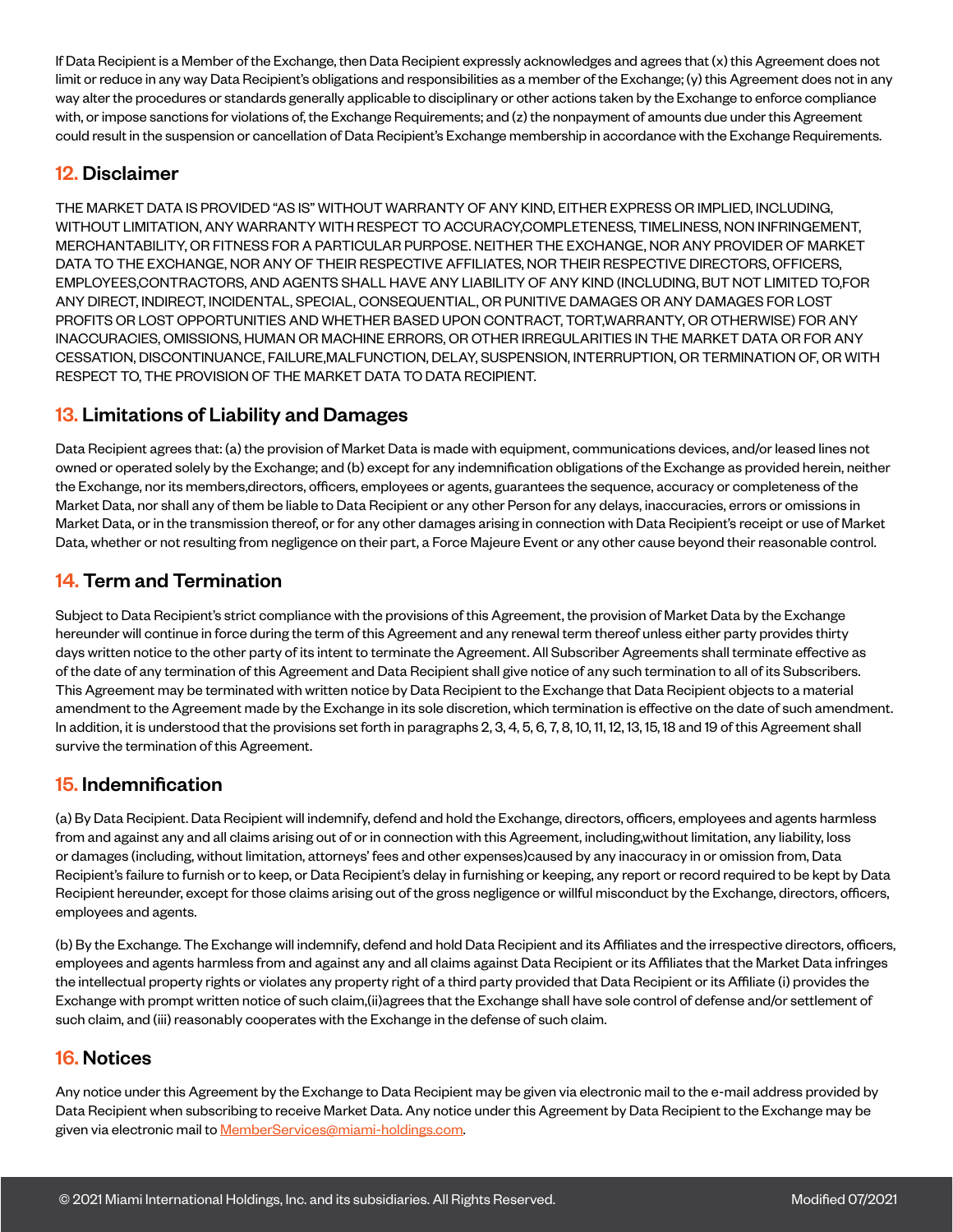# 17. Modifications

Except as may otherwise be set forth in this Agreement, the Exchange or its affiliates may amend this Agreement, the Exchange Market Data Policies (i) upon sixty (60) days prior written notice to Data Recipient, and any receipt or use of Market Data after such date is deemed acceptance or (ii) by posting the amendment to the Exchange's website and any receipt or use of Market Data after sixty (60) days of the posting date is deemed acceptance. In no event shall the Exchange provide one Data Recipient with a notice period under an Agreement that is shorter than the notice period provided by the Exchange to any other Data Recipient.

The Exchange, in its sole discretion, may also make modifications, additions, and/or deletions to Market Data, the System, or any aspect of either, including its communication facilities. The Exchange will use commercially reasonable efforts to provide Data Recipient with at least sixty (60) days' notice of any material modification, addition, or deletion to such items, except to the extent a shorter period is: (i) required due to any situation that necessitates modifications, additions, or deletions on an accelerated basis or otherwise precludes advance notice, or (ii) required pursuant to an order of a court or an arbitrator or by a regulatory agency.

# 18. Confidentiality

Under this Agreement, the Exchange (and any the Exchange designee conducting an audit pursuant to this Agreement) shall keep confidential Data Recipient's System Description and Data Recipient's records, reports and payments that the Exchange or its designee has reviewed or audited, and any other Data Recipient information or material reasonably considered to be of a confidential nature (whether or not designated as such), as well as any and all information received in connection with this Agreement, including but not limited to, business, financial, operational, product, service and other information. Data Recipient acknowledges that it may also obtain confidential information, data, or techniques of the Exchange or its affiliates {whether or not designated as such). All such confidential information, whether written or oral, shall be deemed confidential upon disclosure to the recipient. Except as otherwise set forth herein, the recipient shall use such confidential information solely for use consistent with the purposes of this Agreement; shall hold such confidential information in confidence; and shall not use, disclose, copy, or publish any such confidential information without the prior written approval of the disclosing party. The recipient shall take reasonable security precautions, including at least as great as the precautions it takes to protect its own confidential information, but no less than reasonable care, to keep confidential the confidential information of the disclosing party. The recipient shall notify the disclosing party immediately upon discovery of any unauthorized use or disclosure of confidential information,and will cooperate with the disclosing party in every reasonable way to help the disclosing party regain possession of the confidential information and prevent its further unauthorized use or disclosure. The parties acknowledge that monetary damages may not be a sufficient remedy for unauthorized disclosure of confidential information,and that disclosing party shall be entitled, without waiving any other rights or remedies, to such injunctive or equitable relief as may be deemed proper by a court of competent jurisdiction.

Notwithstanding anything herein to the contrary, the Exchange (or an Exchange affiliate) or Data Recipient may disclose confidential information to the extent: (a) demanded by a court, arbitrator or government agency with regulatory jurisdiction over one or more of the Exchanges or over Data Recipient or any judicial or government order; {b) necessary to fulfill any Exchange (or Exchange affiliate) or Data Recipient regulatory responsibility, including any responsibility over Members and associated Persons under the Act; or (c) necessary for the Exchange (or Exchange affiliate) or Data Recipient and their respective employees, directors, and other agents to use such confidential information consistent with the purposes of this Agreement. If a party is required to disclose information pursuant to clauses (a) and (b) immediately above, such party shall notify the disclosing party in writing, to the extent permitted by law or regulation, of such requirement prior to disclosing such information and provide the original disclosing party, at its expense, with an adequate opportunity to obtain a protective order or other reliable assurance that confidential treatment will be accorded to the confidential information. The duties in this Section 18 do not apply to data, information or techniques that: (i) were lawfully in a party's possession prior to the date of this Agreement, provided the source of that information was not known by recipient to be bound by a confidentiality agreement with or other continual, legal or fiduciary obligation of confidentiality to disclosing party; (ii) is now, or hereafter becomes, through no act or failure to act on the part of recipient, generally known to the public; (iii) is rightfully obtained by recipient from a third party so long as the party does not know that the third party has breached any obligation not to reveal such data, information, or techniques; or (iv) can be demonstrated was independently developed by recipient without use or reference to the confidential information. All confidential information is and shall remain the property of the disclosing party. By disclosing confidential information to recipient, disclosing party does not grant any express or implied right to recipient to or under any patents, copyrights, trademarks, or trade secret information. The Exchange shall not disclose its audit findings to any third parties (other than to its affiliates and to the Exchange' and its affiliates' directors and independent consultants or subcontractors that are subject to confidentiality obligations or as otherwise set forth herein) and all information learned in connection with an audit shall constitute Data Recipient's confidential information. Notwithstanding the foregoing, nothing herein shall prevent the Exchange from using the audit findings to the extent the findings are used in the aggregate with other information and such aggregation does not (i) specifically identify Data Recipient or (ii) create a context where Data Recipient's identity may be reasonably inferred.